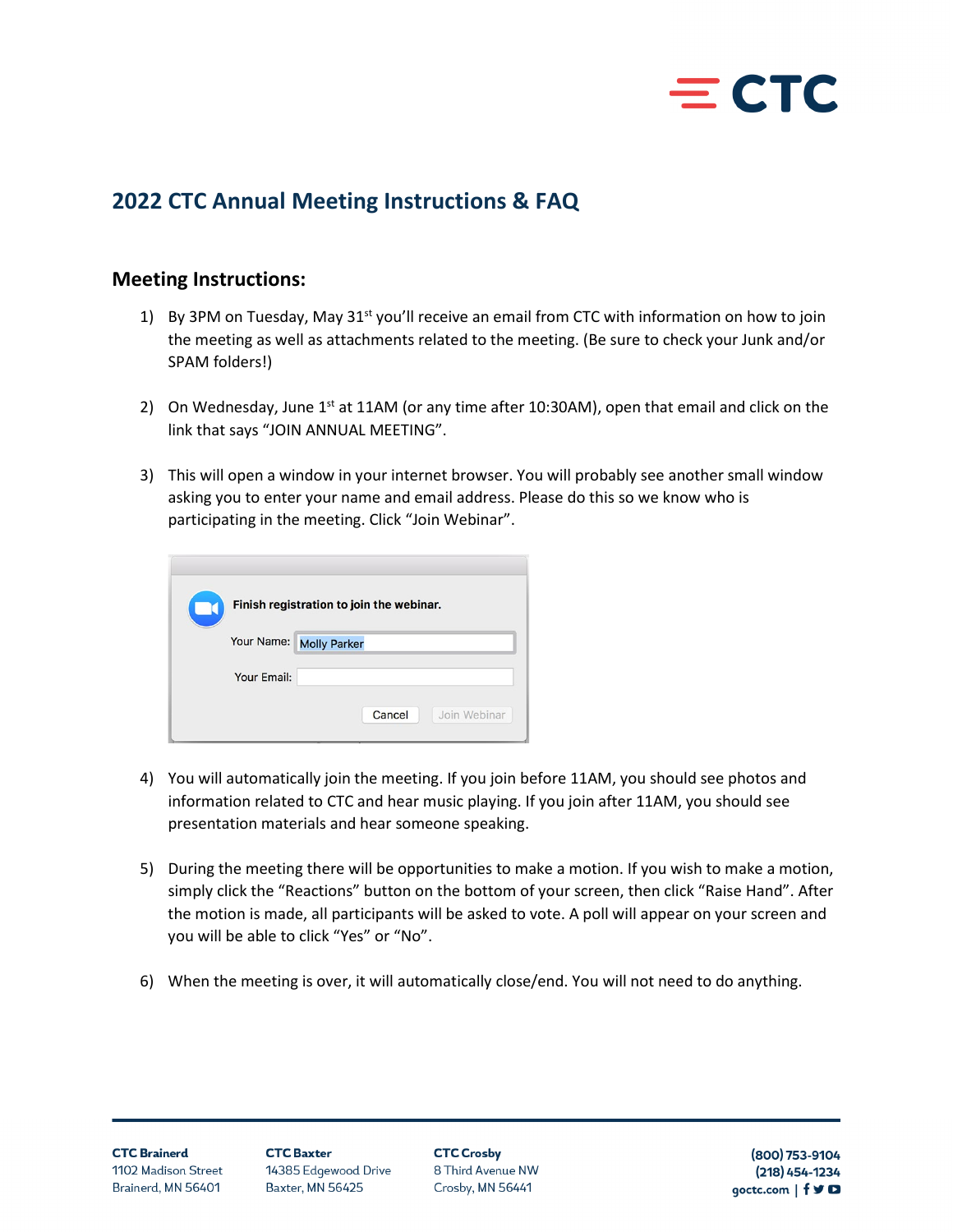

# **Frequently Asked Questions:**

### **What is Zoom and why is CTC using this?**

Zoom is an online software that enables organizations of all sizes to easily conduct large online events with video, audio, and screen sharing. It is a cost-effective way to conduct meetings and trainings that allows many people to participate, no matter where they are located. All they need is internet! To learn more about Zoom visi[t www.zoom.com.](http://www.zoom.com/)

Due to health and safety concerns related to the COVID-19 pandemic and allow for all of our members to participate from any location, the CTC Board of Directors decided to change the format of the annual meeting and hold it virtually, instead of in-person.

### **What kind of device do I need to use for the meeting?**

We recommend that you use a laptop, desktop computer, or tablet to join the online meeting. If you are only calling in and not clicking on the link in the email, you will only be able to hear the presenters and not see the presentations.

### **Do I need to download an app or create an account before the meeting?**

No. Meeting attendees will not have to download anything and they do not need their own Zoom account to join the meeting. However, if you already have the Zoom app downloaded and/or wish to use that, the meeting's audio and visual may be higher quality.

## **Is there a password to join the meeting?**

No. There is no password to join the meeting. Simply click the link that will be provided in the May  $31<sup>st</sup>$  email.

## **Will I need to do anything during the meeting?**

No. All you have to do is listen and watch the presentation! You will automatically join the meeting in listen-only mode. The only times you will be asked to participate are when motions are requested and voting takes place. Instructions on how to do these things will be shared during the meeting.

## **What if I can't hear what's being said?**

If you join by clicking the link in the email, you should automatically be connected to the audio and hear what's being played/said. Be sure the volume on your computer phone or tablet is not

#### **CTC Brainerd** 1102 Madison Street Brainerd, MN 56401

**CTC Bayter** 14385 Edgewood Drive Baxter, MN 56425

**CTC Crosby** 8 Third Avenue NW Crosby, MN 56441

(800) 753-9104  $(218)$  454-1234 goctc.com | f y D